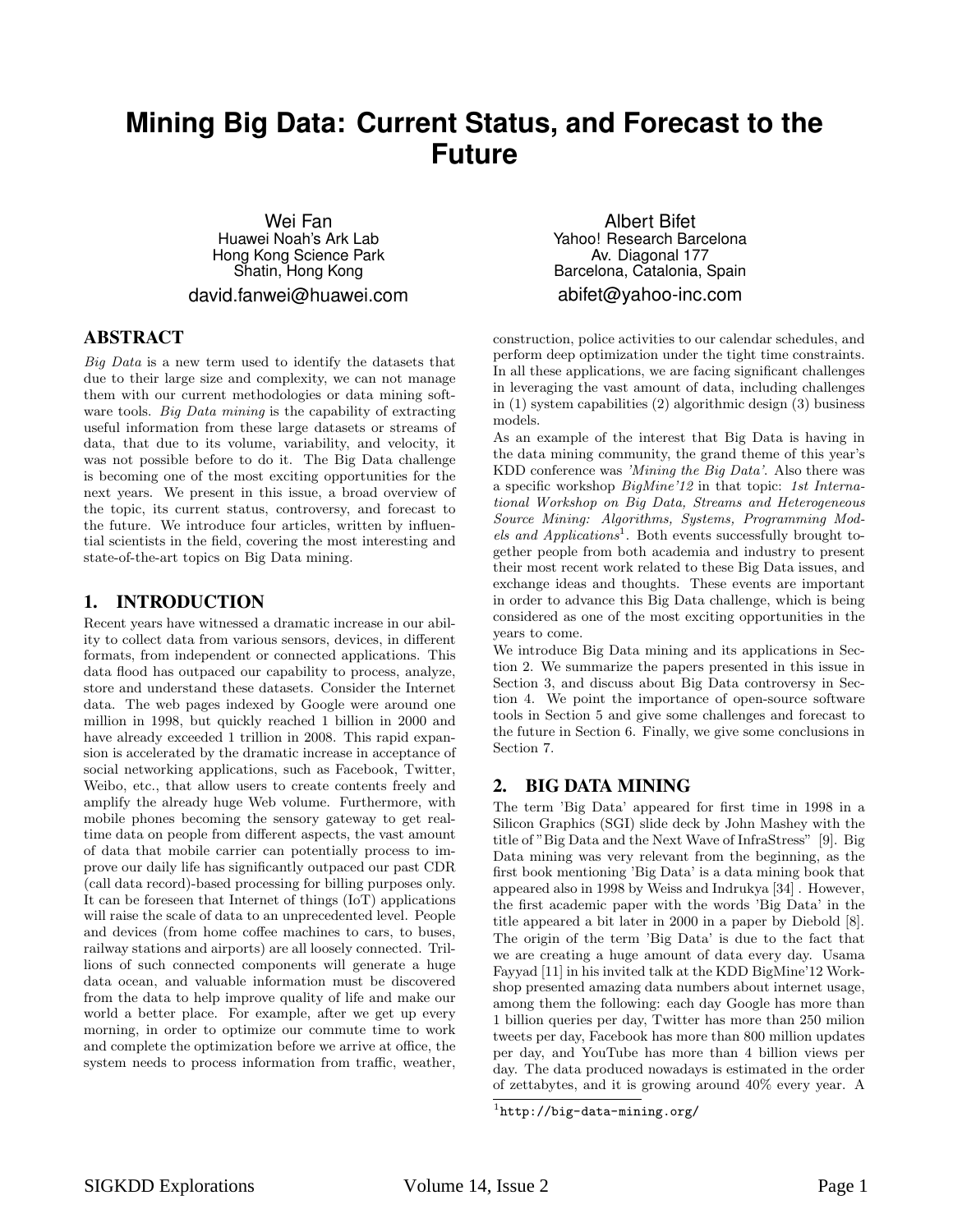new large source of data is going to be generated from mobile devices, and big companies as Google, Apple, Facebook, Yahoo, Twitter are starting to look carefully to this data to find useful patterns to improve user experience. Alex 'Sandy' Pentland in his 'Human Dynamics Laboratory' at MIT, is doing research in finding patterns in mobile data about what users do, and not in what people says they do [28].

We need new algorithms, and new tools to deal with all of this data. Doug Laney[19] was the first one in talking about 3 V's in Big Data management:

- Volume: there is more data than ever before, its size continues increasing, but not the percent of data that our tools can process
- Variety: there are many different types of data, as text, sensor data, audio, video, graph, and more
- Velocity: data is arriving continuously as streams of data, and we are interested in obtaining useful information from it in real time

Nowadays, there are two more V's:

- Variability: there are changes in the structure of the data and how users want to interpret that data
- Value: business value that gives organization a compelling advantage, due to the ability of making decisions based in answering questions that were previously considered beyond reach

Gartner[15] summarizes this in their definition of Big Data in 2012 as high volume, velocity and variety information assets that demand cost-effective, innovative forms of information processing for enhanced insight and decision making. There are many applications of Big Data, for example the following [17; 2]:

- Business: costumer personalization, churn detection
- Technology: reducing process time from hours to seconds
- Health: mining DNA of each person, to discover, monitor and improve health aspects of every one
- Smart cities: cities focused on sustainable economic development and high quality of life, with wise management of natural resources

These applications will allow people to have better services, better costumer experiences, and also be healthier, as personal data will permit to prevent and detect illness much earlier than before [17].

### 2.1 Global Pulse: "Big Data for development"

To show the usefulness of Big Data mining, we would like to mention the work that Global Pulse is doing [33] using Big Data to improve life in developing countries. Global Pulse is a United Nations initiative, launched in 2009, that functions as an innovative lab, and that is based in mining Big Data for developing countries. They pursue a strategy that consists of 1) researching innovative methods and techniques for analyzing real-time digital data to detect early emerging vulnerabilities; 2) assembling free and open source technology toolkit for analyzing real-time data and sharing hypotheses; and 3) establishing an integrated, global network of Pulse Labs, to pilot the approach at country level. Global Pulse describe the main opportunities Big Data offers to developing countries in their White paper "Big Data for Development: Challenges & Opportunities"[22]:

- Early warning: develop fast response in time of crisis, detecting anomalies in the usage of digital media
- Real-time awareness: design programs and policies with a more fine-grained representation of reality
- Real-time feedback: check what policies and programs fails, monitoring it in real time, and using this feedback make the needed changes

The Big Data mining revolution is not restricted to the industrialized world, as mobiles are spreading in developing countries as well. It is estimated than there are over five billion mobile phones, and that 80% are located in developing countries.

## 3. CONTRIBUTED ARTICLES

We selected four contributions that together shows very significant state-of-the-art research in Big Data Mining, and that provides a broad overview of the field and its forecast to the future. Other significant work in Big Data Mining can be found in the main conferences as KDD, ICDM, ECML-PKDD, or journals as "Data Mining and Knowledge Discovery" or "Machine Learning".

- Scaling Big Data Mining Infrastructure: The Twitter Experience by Jimmy Lin and Dmitriy Ryaboy (Twit $ter, Inc.$ ). This paper presents insights about Big Data mining infrastructures, and the experience of doing analytics at Twitter. It shows that due to the current state of the data mining tools, it is not straightforward to perform analytics. Most of the time is consumed in preparatory work to the application of data mining methods, and turning preliminary models into robust solutions.

- Mining Heterogeneous Information Networks: A Structural Analysis Approach by Yizhou Sun (Northeastern University) and Jiawei Han (University of Illinois at Urbana-Champaign). This paper shows that mining heterogeneous information networks is a new and promising research frontier in Big Data mining research. It considers interconnected, multi-typed data, including the typical relational database data, as heterogeneous information networks. These semi-structured heterogeneous information network models leverage the rich semantics of typed nodes and links in a network and can uncover surprisingly rich knowledge from interconnected data.

- Big Graph Mining: Algorithms and discoveries by U Kang and Christos Faloutsos(Carnegie Mellon Universitiy). This paper presents an overview of mining big graphs, focusing in the use of the Pegasus tool, showing some findings in the Web Graph and Twitter social network. The paper gives inspirational future research directions for big graph mining.

- Mining Large Streams of User Data for Personalized Recommendations by Xavier Amatriain (Netflix).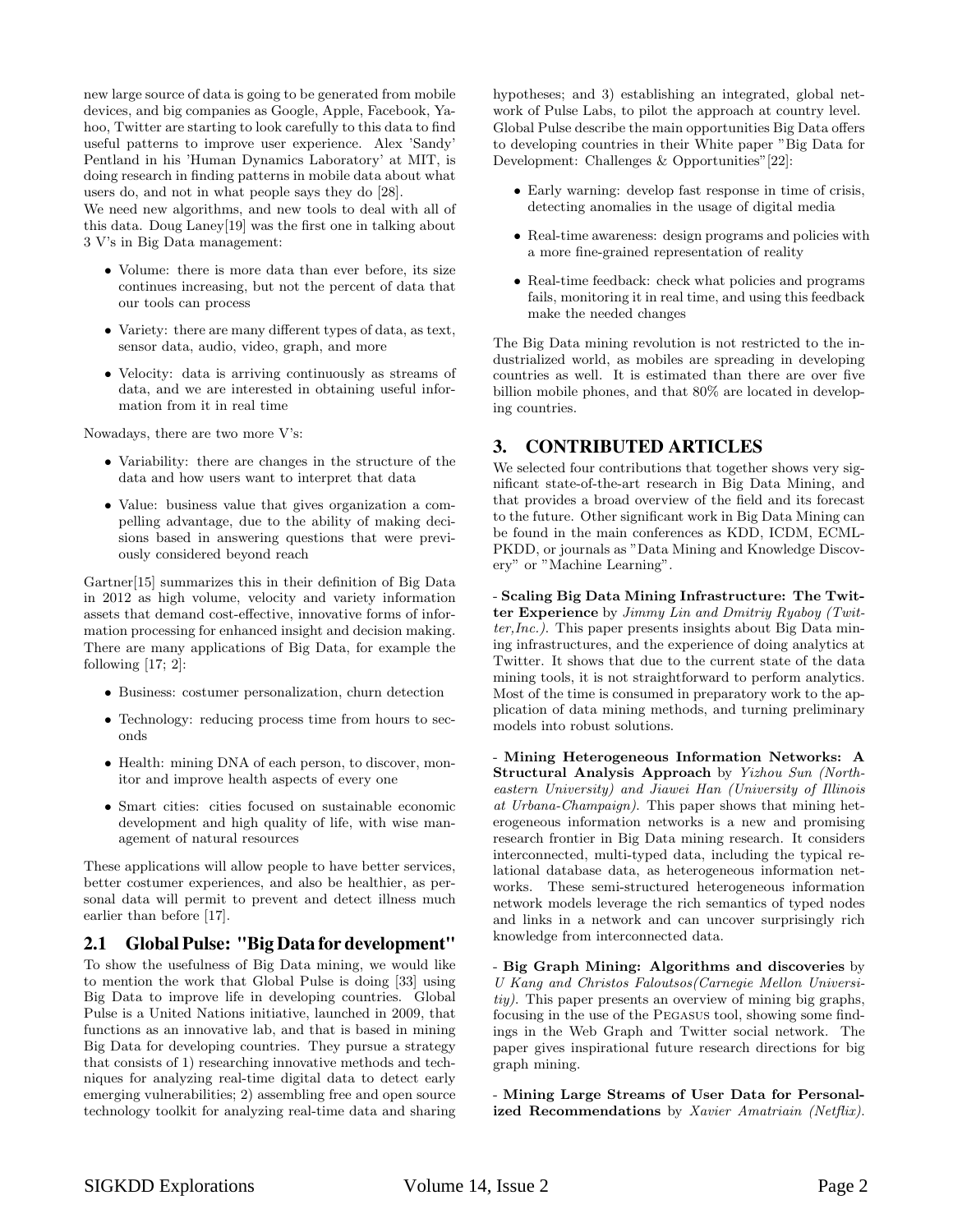This paper presents some lessons learned with the Netflix Prize, and discuss the recommender and personalization techniques used in Netflix. It discusses recent important problems and future research directions. Section 4 contains an interesting discussion about if we need more data or better models to improve our learning methodology.

## 4. CONTROVERSY ABOUT BIG DATA

As Big Data is a new hot topic, there have been a lot of controversy about it, for example see [7]. We try to summarize it as follows:

- There is no need to distinguish Big Data analytics from data analytics, as data will continue growing, and it will never be small again.
- Big Data may be a hype to sell Hadoop based computing systems. Hadoop is not always the best tool [23]. It seems that data management system sellers try to sell systems based in Hadoop, and MapReduce may be not always the best programming platform, for example for medium-size companies.
- In real time analytics, data may be changing. In that case, what it is important is not the size of the data, it is its recency.
- Claims to accuracy are misleading. As Taleb explains in his new book [32], when the number of variables grow, the number of fake correlations also grow. For example, Leinweber [21] showed that the S&P 500 stock index was correlated with butter production in Bangladesh, and other funny correlations.
- Bigger data are not always better data. It depends if the data is noisy or not, and if it is representative of what we are looking for. For example, some times Twitter users are assumed to be a representative of the global population, when this is not always the case.
- Ethical concerns about accessibility. The main issue is if it is ethical that people can be analyzed without knowing it.
- Limited access to Big Data creates new digital divides. There may be a digital divide between people or organizations being able to analyze Big Data or not. Also organizations with access to Big Data will be able to extract knowledge that without this Big Data is not possible to get. We may create a division between Big Data rich and poor organizations.

## 5. TOOLS: OPEN SOURCE REVOLUTION

The Big Data phenomenon is intrinsically related to the open source software revolution. Large companies as Facebook, Yahoo!, Twitter, LinkedIn benefit and contribute working on open source projects. Big Data infrastructure deals with Hadoop, and other related software as:

• Apache Hadoop [3]: software for data-intensive distributed applications, based in the MapReduce programming model and a distributed file system called Hadoop Distributed Filesystem (HDFS). Hadoop allows writing applications that rapidly process large amounts of data in parallel on large clusters of compute nodes. A MapReduce job divides the input dataset into independent subsets that are processed by map tasks in parallel. This step of mapping is then followed by a step of reducing tasks. These reduce tasks use the output of the maps to obtain the final result of the job.

- Apache Hadoop related projects [35]: Apache Pig, Apache Hive, Apache HBase, Apache ZooKeeper, Apache Cassandra, Cascading, Scribe and many others.
- Apache S4 [26]: platform for processing continuous data streams. S4 is designed specifically for managing data streams. S4 apps are designed combining streams and processing elements in real time.
- Storm [31]: software for streaming data-intensive distributed applications, similar to S4, and developed by Nathan Marz at Twitter.

In Big Data Mining, there are many open source initiatives. The most popular are the following:

- Apache Mahout [4]: Scalable machine learning and data mining open source software based mainly in Hadoop. It has implementations of a wide range of machine learning and data mining algorithms: clustering, classification, collaborative filtering and frequent pattern mining.
- R [29]: open source programming language and software environment designed for statistical computing and visualization. R was designed by Ross Ihaka and Robert Gentleman at the University of Auckland, New Zealand beginning in 1993 and is used for statistical analysis of very large data sets.
- MOA [5]: Stream data mining open source software to perform data mining in real time. It has implementations of classification, regression, clustering and frequent item set mining and frequent graph mining. It started as a project of the Machine Learning group of University of Waikato, New Zealand, famous for the WEKA software. The streams framework [6] provides an environment for defining and running stream processes using simple XML based definitions and is able to use MOA, Android and Storm. SAMOA [1] is a new upcoming software project for distributed stream mining that will combine S4 and Storm with MOA.
- Vowpal Wabbit [20]: open source project started at Yahoo! Research and continuing at Microsoft Research to design a fast, scalable, useful learning algorithm. VW is able to learn from terafeature datasets. It can exceed the throughput of any single machine network interface when doing linear learning, via parallel learning.

More specific to Big Graph mining we found the following open source tools:

• PEGASUS [18]: big graph mining system built on top of MAPREDUCE. It allows to find patterns and anomalies in massive real-world graphs. See the paper by U. Kang and Christos Faloutsos in this issue.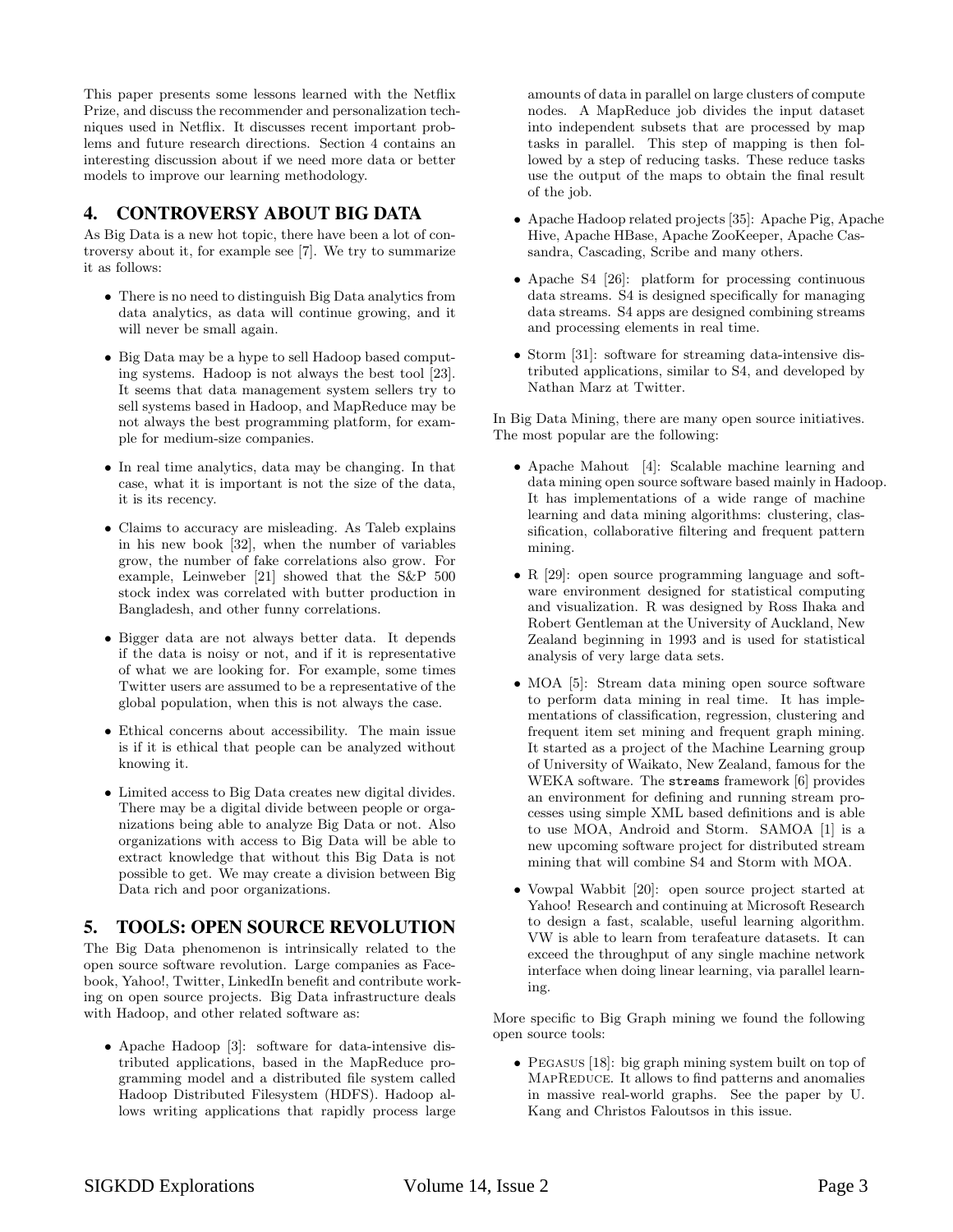• GraphLab [24]: high-level graph-parallel system built without using MAPREDUCE. GraphLab computes over dependent records which are stored as vertices in a large distributed data-graph. Algorithms in GraphLab are expressed as vertex-programs which are executed in parallel on each vertex and can interact with neighboring vertices.

# 6. FORECAST TO THE FUTURE

There are many future important challenges in Big Data management and analytics, that arise from the nature of data: large, diverse, and evolving [27; 16]. These are some of the challenges that researchers and practitioners will have to deal during the next years:

- Analytics Architecture. It is not clear yet how an optimal architecture of an analytics systems should be to deal with historic data and with real-time data at the same time. An interesting proposal is the Lambda architecture of Nathan Marz [25]. The Lambda Architecture solves the problem of computing arbitrary functions on arbitrary data in realtime by decomposing the problem into three layers: the batch layer, the serving layer, and the speed layer. It combines in the same system Hadoop for the batch layer, and Storm for the speed layer. The properties of the system are: robust and fault tolerant, scalable, general, extensible, allows ad hoc queries, minimal maintenance, and debuggable.
- Statistical significance. It is important to achieve significant statistical results, and not be fooled by randomness. As Efron explains in his book about Large Scale Inference [10], it is easy to go wrong with huge data sets and thousands of questions to answer at once.
- Distributed mining. Many data mining techniques are not trivial to paralyze. To have distributed versions of some methods, a lot of research is needed with practical and theoretical analysis to provide new methods.
- Time evolving data. Data may be evolving over time, so it is important that the Big Data mining techniques should be able to adapt and in some cases to detect change first. For example, the data stream mining field has very powerful techniques for this task [13].
- Compression: Dealing with Big Data, the quantity of space needed to store it is very relevant. There are two main approaches: compression where we don't loose anything, or sampling where we choose what is the data that is more representative. Using compression, we may take more time and less space, so we can consider it as a transformation from time to space. Using sampling, we are loosing information, but the gains in space may be in orders of magnitude. For example Feldman et al. [12] use coresets to reduce the complexity of Big Data problems. Coresets are small sets that provably approximate the original data for a given problem. Using merge-reduce the small sets can then be used for solving hard machine learning problems in parallel.
- Visualization. A main task of Big Data analysis is how to visualize the results. As the data is so big, it is very

difficult to find user-friendly visualizations. New techniques, and frameworks to tell and show stories will be needed, as for example the photographs, infographics and essays in the beautiful book "The Human Face of Big Data" [30].

• Hidden Big Data. Large quantities of useful data are getting lost since new data is largely untagged filebased and unstructured data. The 2012 IDC study on Big Data [14] explains that in 2012, 23% (643 exabytes) of the digital universe would be useful for Big Data if tagged and analyzed. However, currently only 3% of the potentially useful data is tagged, and even less is analyzed.

## 7. CONCLUSIONS

Big Data is going to continue growing during the next years, and each data scientist will have to manage much more amount of data every year. This data is going to be more diverse, larger, and faster. We discussed in this paper some insights about the topic, and what we consider are the main concerns, and the main challenges for the future. Big Data is becoming the new Final Frontier for scientific data research and for business applications. We are at the beginning of a new era where Big Data mining will help us to discover knowledge that no one has discovered before. Everybody is warmly invited to participate in this intrepid journey.

## 8. ACKNOWLEDGEMENTS

We would like to thank Jimmy Lin, Dmitriy Ryaboy, Jiawei Han, Yizhou Sun, U Kang, Christos Faloutsos and Xavier Amatriain for contributing to this special section.

## 9. REFERENCES

- [1] SAMOA, http://samoa-project.net, 2013.
- [2] C. C. Aggarwal, editor. Managing and Mining Sensor Data. Advances in Database Systems. Springer, 2013.
- [3] Apache Hadoop, http://hadoop.apache.org.
- [4] Apache Mahout, http://mahout.apache.org.
- [5] A. Bifet, G. Holmes, R. Kirkby, and B. Pfahringer. MOA: Massive Online Analysis http://moa. cms.waikato.ac.nz/. Journal of Machine Learning Research (JMLR), 2010.
- [6] C. Bockermann and H. Blom. The streams Framework. Technical Report 5, TU Dortmund University, 12 2012.
- [7] d. boyd and K. Crawford. Critical Questions for Big Data. Information, Communication and Society, 15(5):662–679, 2012.
- [8] F. Diebold. "Big Data" Dynamic Factor Models for Macroeconomic Measurement and Forecasting. Discussion Read to the Eighth World Congress of the Econometric Society, 2000.
- [9] F. Diebold. On the Origin(s) and Development of the Term "Big Data". Pier working paper archive, Penn Institute for Economic Research, Department of Economics, University of Pennsylvania, 2012.